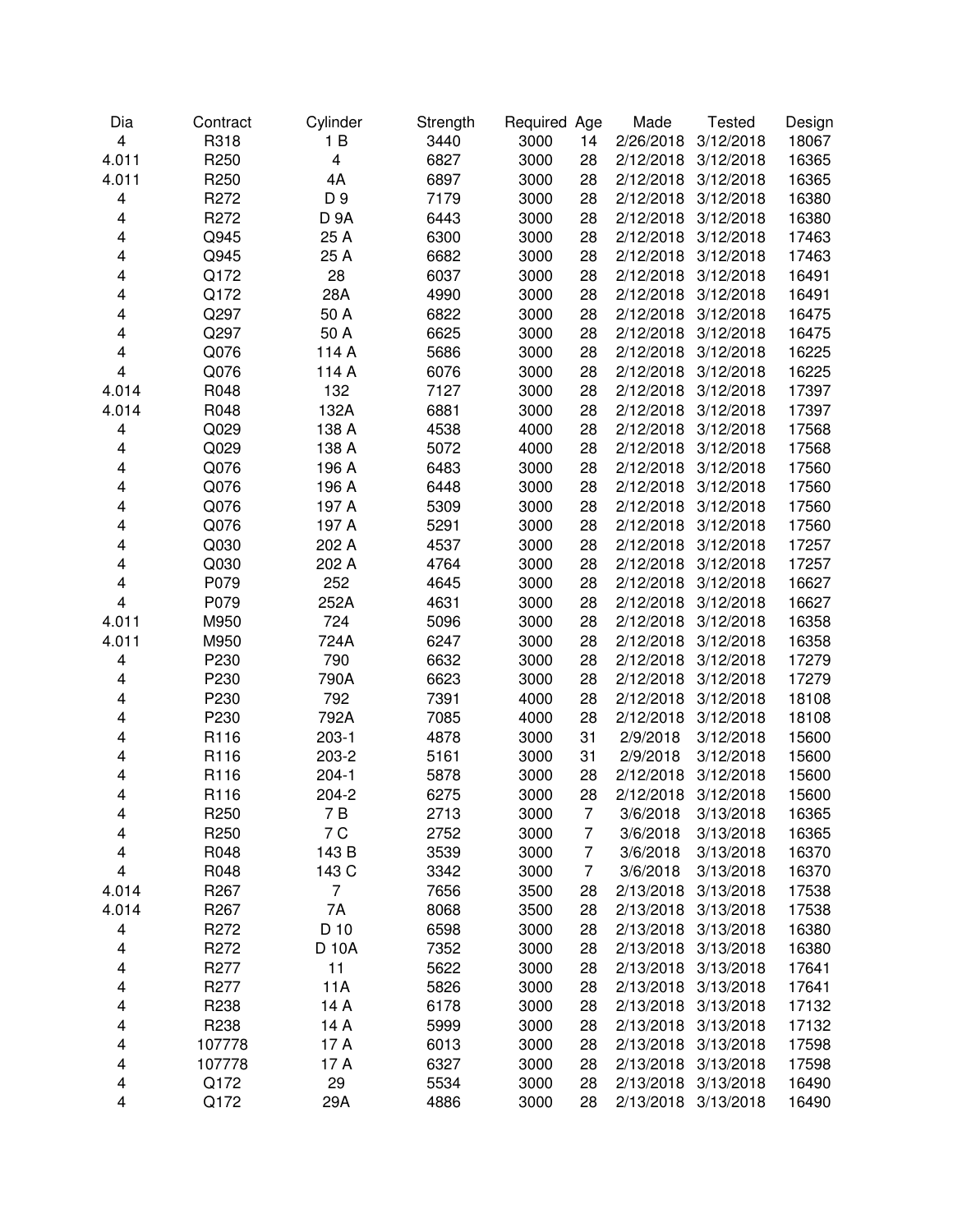| 4.011 | Q313             | 29 A              | 4755  | 3000 | 28             | 2/13/2018 | 3/13/2018           | 17560 |
|-------|------------------|-------------------|-------|------|----------------|-----------|---------------------|-------|
| 4.011 | Q313             | 29 A              | 4513  | 3000 | 28             | 2/13/2018 | 3/13/2018           | 17560 |
| 4     | P083             | 46                | 5907  | 3000 | 28             | 2/13/2018 | 3/13/2018           | 17256 |
| 4     | P083             | 46A               | 5683  | 3000 | 28             | 2/13/2018 | 3/13/2018           | 17256 |
| 4     | P083             | 47                | 6381  | 3000 | 28             | 2/13/2018 | 3/13/2018           | 17256 |
| 4     | P083             | 47A               | 5737  | 3000 | 28             | 2/13/2018 | 3/13/2018           | 17256 |
| 4     | L139             | 279A              | 6193  | 4000 | 28             | 2/13/2018 | 3/13/2018           | 17601 |
| 4     | L139             | 279A              | 5922  | 4000 | 28             | 2/13/2018 | 3/13/2018           | 17601 |
| 4.011 | R116             | $205 - 1$         | 6106  | 3000 | 28             | 2/13/2018 | 3/13/2018           | 15600 |
| 4     | R116             | $205 - 2$         | 6103  | 3000 | 28             | 2/13/2018 | 3/13/2018           | 15600 |
| 6     | P230             | 793               | 4932  | 3000 | 28             | 2/13/2018 | 3/13/2018           | 17296 |
| 6     | P230             | 793A              | 4636  | 3000 | 28             | 2/13/2018 | 3/13/2018           | 17296 |
| 4     | R <sub>260</sub> | BB <sub>9</sub> A | 5546  | 3000 | 28             | 2/13/2018 | 3/13/2018           | 17682 |
| 4     | R <sub>260</sub> | BB 9B             | 5596  | 3000 | 28             | 2/13/2018 | 3/13/2018           | 17682 |
| 4     | J363             | 9                 | 5783  | 3000 | 28             | 2/13/2018 | 3/13/2018           | 17428 |
| 4     | J363             | 9A                | 5899  | 3000 | 28             | 2/13/2018 | 3/13/2018           | 17428 |
| 4     | R029             | 12                | 4010  | 3000 | 28             | 2/13/2018 | 3/13/2018           | 17590 |
| 4     | R029             | 12A               | 4276  | 3000 | 28             | 2/13/2018 | 3/13/2018           | 17590 |
| 4     | 150101           | 12A               | 4573  | 3000 | 28             | 2/13/2018 | 3/13/2018           | 17518 |
| 4     | 150101           | 12 B              | 4874  | 3000 | 28             | 2/13/2018 | 3/13/2018           | 17518 |
| 4.014 | 123299           | 26                | 5234  | 3000 | 28             | 2/13/2018 | 3/13/2018           |       |
| 4.014 | 123299           | 26A               | 5258  | 3000 | 28             | 2/13/2018 | 3/13/2018           |       |
| 4     | Q308             | 28 A              | 5123  | 3000 | 28             | 2/13/2018 | 3/13/2018           | 17202 |
| 4     | Q308             | 28 A              | 4731  | 3000 | 28             | 2/13/2018 | 3/13/2018           | 17202 |
| 4     | R013             | 30                | 5559  | 3000 | 28             | 2/13/2018 | 3/13/2018           | 17453 |
| 4     | R013             | 30A               | 5340  | 3000 | 28             | 2/13/2018 | 3/13/2018           | 17453 |
| 4     | Q301             | 33 A              | 8033  | 3000 | 28             | 2/13/2018 | 3/13/2018           | 17132 |
| 4     | Q301             | 33 A              | 7900  | 3000 | 28             | 2/13/2018 | 3/13/2018           | 17132 |
| 4     | Q297             | 51 A              | 5698  | 4500 | 28             | 2/13/2018 | 3/13/2018           | 18100 |
| 4     | Q297             | 51 A              | 5520  | 4500 | 28             | 2/13/2018 | 3/13/2018           | 18100 |
| 4     | Q297             | 52 A              | 5117  | 3000 | 28             | 2/13/2018 | 3/13/2018           | 16475 |
| 4     | Q297             | 52 A              | 5117  | 3000 | 28             | 2/13/2018 | 3/13/2018           | 16475 |
| 4     | P230             | <b>138 ARK</b>    | 10519 | 6000 | 28             | 2/13/2018 | 3/13/2018           | 16172 |
| 4     | P230             | <b>138 ARK</b>    | 11694 | 6000 | 28             | 2/13/2018 | 3/13/2018           | 16172 |
| 4.011 | Q076             | 198 A             | 3934  | 3000 | 28             | 2/13/2018 | 3/13/2018           | 17560 |
| 4.011 | Q076             | 198 A             | 3854  | 3000 | 28             | 2/13/2018 | 3/13/2018           | 17560 |
| 4     | Q030             | 203 A             | 7322  | 3000 | 28             |           | 2/13/2018 3/13/2018 | 17214 |
| 4     | Q030             | 203 A             | 6875  | 3000 | 28             | 2/13/2018 | 3/13/2018           | 17214 |
| 4     | M950             | 725               | 5873  | 3000 | 28             | 2/13/2018 | 3/13/2018           | 16358 |
| 4     | M950             | 725A              | 6360  | 3000 | 28             | 2/13/2018 | 3/13/2018           | 16358 |
| 4     | M950             | 726               | 6561  | 3000 | 28             | 2/13/2018 | 3/13/2018           | 16358 |
| 4     | M950             | 726A              | 6626  | 3000 | 28             | 2/13/2018 | 3/13/2018           | 16358 |
| 4     | P230             | 794               | 7272  | 4000 | 28             | 2/13/2018 | 3/13/2018           | 18108 |
| 4     | P230             | 794A              | 7469  | 4000 | 28             | 2/13/2018 | 3/13/2018           | 18108 |
| 4     | P230             | 795               | 4794  | 4000 | 28             | 2/13/2018 | 3/13/2018           | 17297 |
| 4     | P230             | 795A              | 4976  | 4000 | 28             | 2/13/2018 | 3/13/2018           | 17297 |
| 4.008 | P230             | 796               | 5157  | 3000 | 28             | 2/13/2018 | 3/13/2018           | 17279 |
| 4.008 | P230             | 796A              | 5139  | 3000 | 28             | 2/13/2018 | 3/13/2018           | 17279 |
| 4     | Q213             | 37B               | 2956  | 3000 | $\overline{7}$ | 3/6/2018  | 3/13/2018           | 15600 |
| 4     | R226             | 3                 | 5880  | 3000 | 28             | 2/14/2018 | 3/14/2018           | 17214 |
| 4     | R226             | 3A                | 6004  | 3000 | 28             | 2/14/2018 | 3/14/2018           | 17214 |
| 4     | R081             | 19 A              | 6093  | 3000 | 28             | 2/14/2018 | 3/14/2018           | 17620 |
|       |                  |                   |       |      |                |           |                     |       |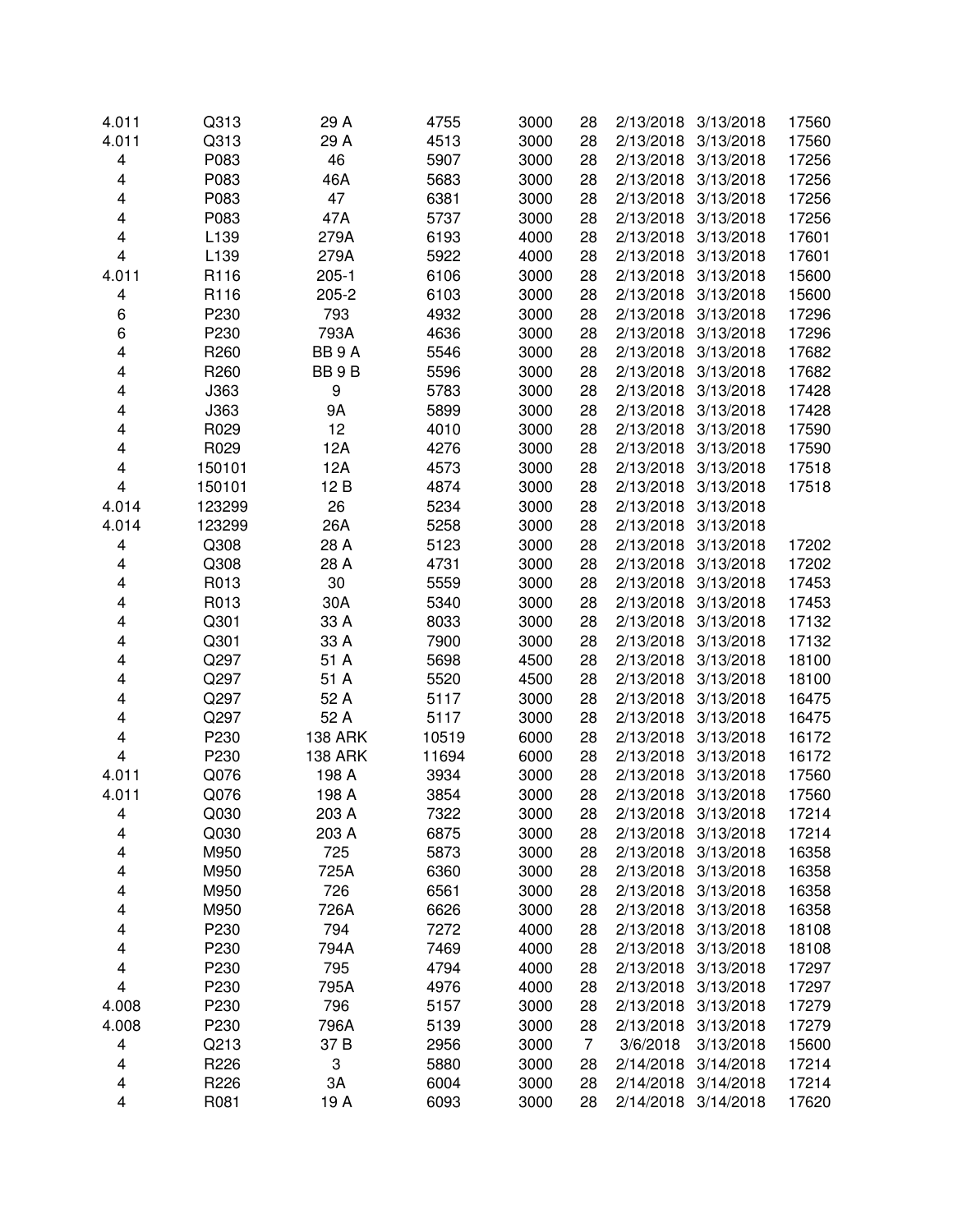| 4     | R081             | 19 A            | 6473  | 3000 | 28             | 2/14/2018 | 3/14/2018          | 17620 |
|-------|------------------|-----------------|-------|------|----------------|-----------|--------------------|-------|
| 4.011 | Q172             | 30              | 6765  | 3000 | 28             | 2/14/2018 | 3/14/2018          | 16790 |
| 4.011 | Q172             | 30A             | 5960  | 3000 | 28             | 2/14/2018 | 3/14/2018          | 16790 |
| 4     | Q297             | 53 A            | 6683  | 3000 | 28             | 2/14/2018 | 3/14/2018          | 16475 |
| 4     | Q297             | 53 A            | 6816  | 3000 | 28             | 2/14/2018 | 3/14/2018          | 16475 |
| 4     | Q076             | 115 A           | 4733  | 3000 | 28             | 2/14/2018 | 3/14/2018          | 16725 |
| 4     | Q076             | 115 A           | 4867  | 3000 | 28             | 2/14/2018 | 3/14/2018          | 16725 |
| 4     | M950             | 727             | 6630  | 3000 | 28             | 2/14/2018 | 3/14/2018          | 16358 |
| 4     | M950             | 727A            | 6896  | 3000 | 28             | 2/14/2018 | 3/14/2018          | 16358 |
| 4     | P230             | 797             | 6567  | 4000 | 28             | 2/14/2018 | 3/14/2018          | 18108 |
| 4     | P230             | 797A            | 6763  | 4000 | 28             | 2/14/2018 | 3/14/2018          | 18108 |
| 4     | P230             | 798             | 4250  | 3000 | 28             | 2/14/2018 | 3/14/2018          | 17309 |
| 4     | P230             | 798A            | 4158  | 3000 | 28             | 2/14/2018 | 3/14/2018          | 17309 |
| 4     | P230             | 799             | 5179  | 4000 | 28             | 2/14/2018 | 3/14/2018          | 17297 |
| 4     | P230             | 799A            | 5158  | 4000 | 28             | 2/14/2018 | 3/14/2018          | 17297 |
| 4     | R048             | 145 B           | 5351  | 4000 | $\overline{7}$ | 3/7/2018  | 3/14/2018          | 17397 |
| 4     | R048             | 145 C           | 5501  | 4000 | $\overline{7}$ | 3/7/2018  | 3/14/2018          | 17397 |
| 4.011 | R277             | 12              | 6047  | 3000 | 28             | 2/15/2018 | 3/15/2018          | 17641 |
| 4     | R277             | 12A             | 6213  | 3000 | 28             | 2/15/2018 | 3/15/2018          | 17641 |
| 4     | Q172             | 31              | 4371  | 3000 | 28             | 2/15/2018 | 3/15/2018          | 16790 |
| 4     | Q172             | 31A             | 4501  | 3000 | 28             | 2/15/2018 | 3/15/2018          | 16790 |
| 4     | R048             | 134             | 7137  | 3000 | 28             | 2/15/2018 | 3/15/2018          | 17397 |
| 4     | R048             | 134A            | 6964  | 3000 | 28             | 2/15/2018 | 3/15/2018          | 17397 |
| 4     | R048             | 133             | 5178  | 3000 | 28             | 2/15/2018 | 3/15/2018          | 16370 |
| 4     | R048             | 133A            | 5178  | 3000 | 28             | 2/15/2018 | 3/15/2018          | 16370 |
| 4     | Q346             | R <sub>14</sub> | 6015  | 3000 | 28             | 2/15/2018 | 3/15/2018          | 17458 |
| 4     | Q346             | <b>R14A</b>     | 5493  | 3000 | 28             | 2/15/2018 | 3/15/2018          | 17458 |
| 3.873 | Q030             | 204A            | 4066  | 3000 | 28             | 2/15/2018 | 3/15/2018          | 17679 |
| 4     | Q030             | 204A            | 3884  | 3000 | 28             | 2/15/2018 | 3/15/2018          | 17679 |
| 4     | Q029             | 139A            | 4692  | 3000 | 28             | 2/15/2018 | 3/15/2018          | 17567 |
| 4     | Q029             | 139A            | 4525  | 3000 | 28             | 2/15/2018 | 3/15/2018          | 17567 |
| 4     | P230             | 139ARK          | 10037 | 6000 | 28             | 2/15/2018 | 3/15/2018          | 16172 |
| 4     | P230             | 139ARK          | 10323 | 6000 | 28             | 2/15/2018 | 3/15/2018          | 16172 |
| 4     | Q301             | 34A             | 5770  | 3000 | 28             | 2/15/2018 | 3/15/2018          | 17132 |
| 4     | Q301             | 34A             | 5433  | 3000 | 28             | 2/15/2018 | 3/15/2018          | 17132 |
| 4     | R272             | D11             | 7445  | 3000 | 28             | 2/15/2018 | 3/15/2018          | 16380 |
| 4     | R272             | <b>D11A</b>     | 8071  | 3000 | 28             | 2/15/2018 | 3/15/2018          | 16380 |
| 4.018 | Q297             | 54A             | 7105  | 3000 | 28             | 2/15/2018 | 3/15/2018          | 16475 |
| 4     | Q297             | 54A             | 6265  | 3000 | 28             | 2/15/2018 | 3/15/2018          | 16475 |
| 4     | Q298             | 28A             | 9382  | 3000 | 28             | 2/15/2018 | 3/15/2018          | 17183 |
| 4     | Q298             | 28A             | 10070 | 3000 | 28             | 2/15/2018 | 3/15/2018          | 17183 |
| 4     | R <sub>253</sub> | 5               | 5040  | 3000 | 28             | 2/15/2018 | 3/15/2018          | 18069 |
| 4     | R <sub>253</sub> | 5A              | 4999  | 3000 | 28             | 2/15/2018 | 3/15/2018          | 18069 |
| 4     | P230             | 800             | 6810  | 4000 | 28             | 2/15/2018 | 3/15/2018          | 18108 |
| 4     | P230             | 800A            | 6811  | 4000 | 28             | 2/15/2018 | 3/15/2018          | 18108 |
| 4     | P230             | 802             | 4875  | 4000 | 28             | 2/15/2018 | 3/15/2018          | 17297 |
| 4     | P230             | 802A            | 4704  | 4000 | 28             | 2/15/2018 | 3/15/2018          | 17297 |
| 3.986 | M950             | 728A            | 5471  | 3000 | 28             | 2/15/2018 | 3/15/2018          | 16358 |
| 4     | M950             | 728A            | 5412  | 3000 | 28             | 2/15/2018 | 3/15/2018          | 16358 |
| 4     | P230             | 801A            | 5307  | 4000 | 28             | 2/15/2018 | 3/15/2018          | 17297 |
| 4     | P230             | 801A            | 5377  | 4000 | 28             | 2/15/2018 | 3/15/2018          | 17297 |
| 4     | 107380           | 19A             | 5883  | 4000 | 28             | 2/15/2018 | 3/15/2018 400000KX |       |